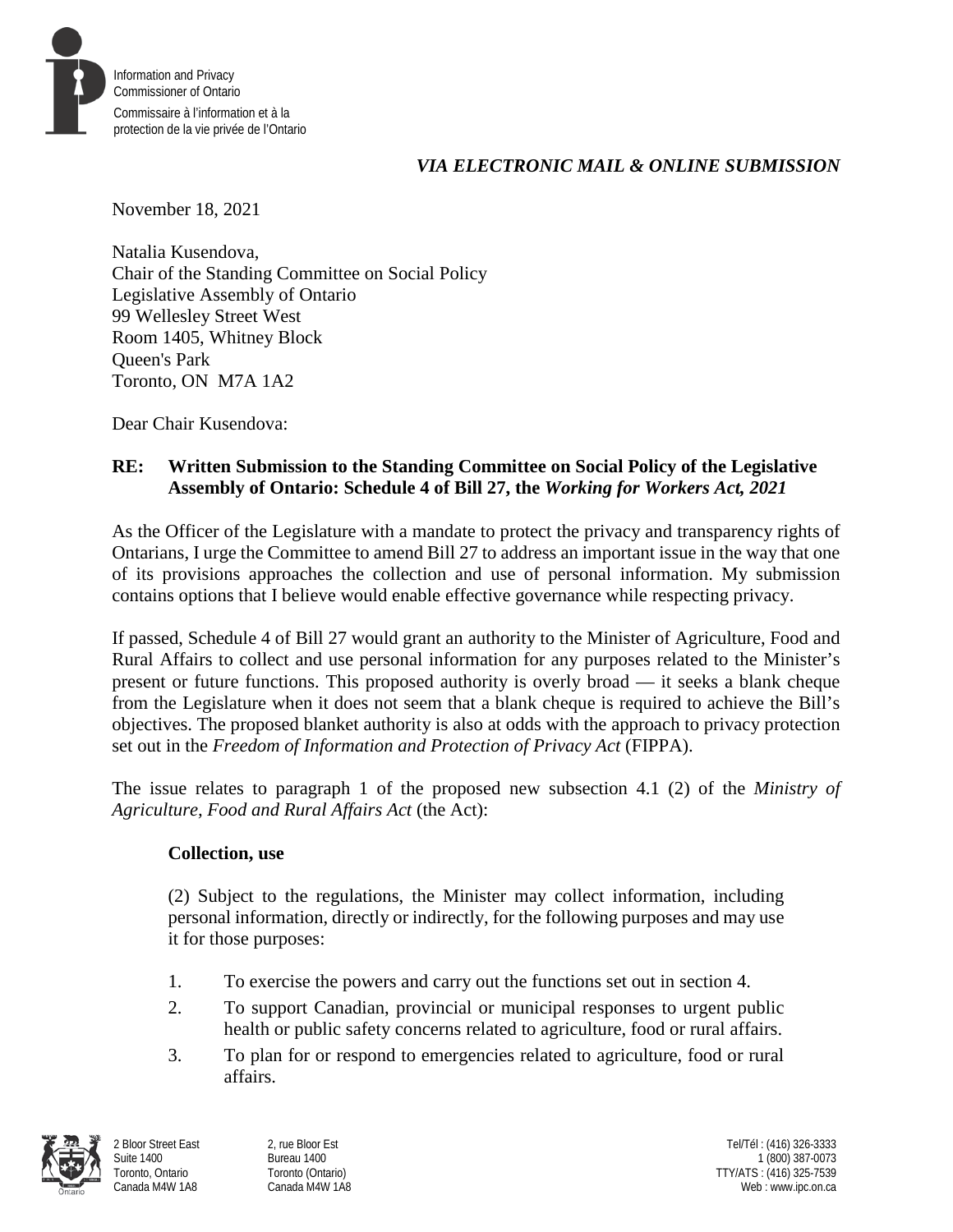4. To further such purposes related to agriculture, food or rural affairs as may be prescribed for the purpose of this subsection.

The Minister's powers and functions in section 4 of the Act are very broad and include the direction and control of the administration of the law relating to agriculture, food and rural affairs in all their branches.

Schedule 4 of Bill 26 further expands these powers and functions to include reviewing matters related to agriculture, food and rural affairs; and establishing policies and providing recommendations, advice, coordination and assistance to the government in matters related to agriculture, food and rural affairs.

As a result, the proposed authority to collect personal information (directly or indirectly) would extend to any purpose the Minister could conceivably have related to their mandate now or at some later time. In other words, Schedule 4 of Bill 27 risks creating an authority to collect and use personal information for purposes that are not specifically defined and not clearly limited. The Bill, as currently worded, risks creating an unfortunate precedent that would infringe upon Ontarians' privacy rights in a manner that is not necessary, proportionate or justified relative to the Bill's aims.

I would like to recognize some positive aspects of Schedule 4. In particular, I welcome the data provisions in subsections 4.1 (3) and (4) that prohibit the collection, use and disclosure of personal information if other information will serve the purpose, and only to extent reasonably necessary to serve the purpose. However, these protective guardrails are effectively diluted when "the purpose" is defined so broadly. While these provisions may provide a measure of protection, they do not cure the lack of clarity and transparency in the information practices of the Minister and those tasked with carrying out the powers and functions of the Minister that would result from the new subsection 4.1 (2).

The new section 4.1 (2), as drafted, may also end up operating in a way that undermines rather than advances the objectives of the Ministry of Agriculture, Food and Rural Affairs (the Ministry). There might be uncertainty, and therefore hesitancy, within the Ministry about whether such a broad grant of authority has the legal effect of authorizing particular collections of personal information for the purposes of s. 38 (2) of FIPPA. That section of FIPPA prohibits the collection of personal information on behalf of an institution unless the collection is "expressly authorized by statute" (among other grounds). While the apparent aim of subsection 4.1 (2) may be to provide broad power for the Minister to collect and use personal information, it may not provide sufficient certainty, guidance, and clarity to the Minister and those acting on behalf of the Minister to proceed confidently with the collection or use of personal information in a given circumstance.

I recommend that the Committee amend Schedule 4 of Bill 27 to place meaningful limits on the authority to collect and use personal information. This could be achieved by:

• re-drafting paragraph 1 of subsection 4.1 (2) to limit and define the scope to address the Minister's specific desired purposes for the collection and use of personal information or,